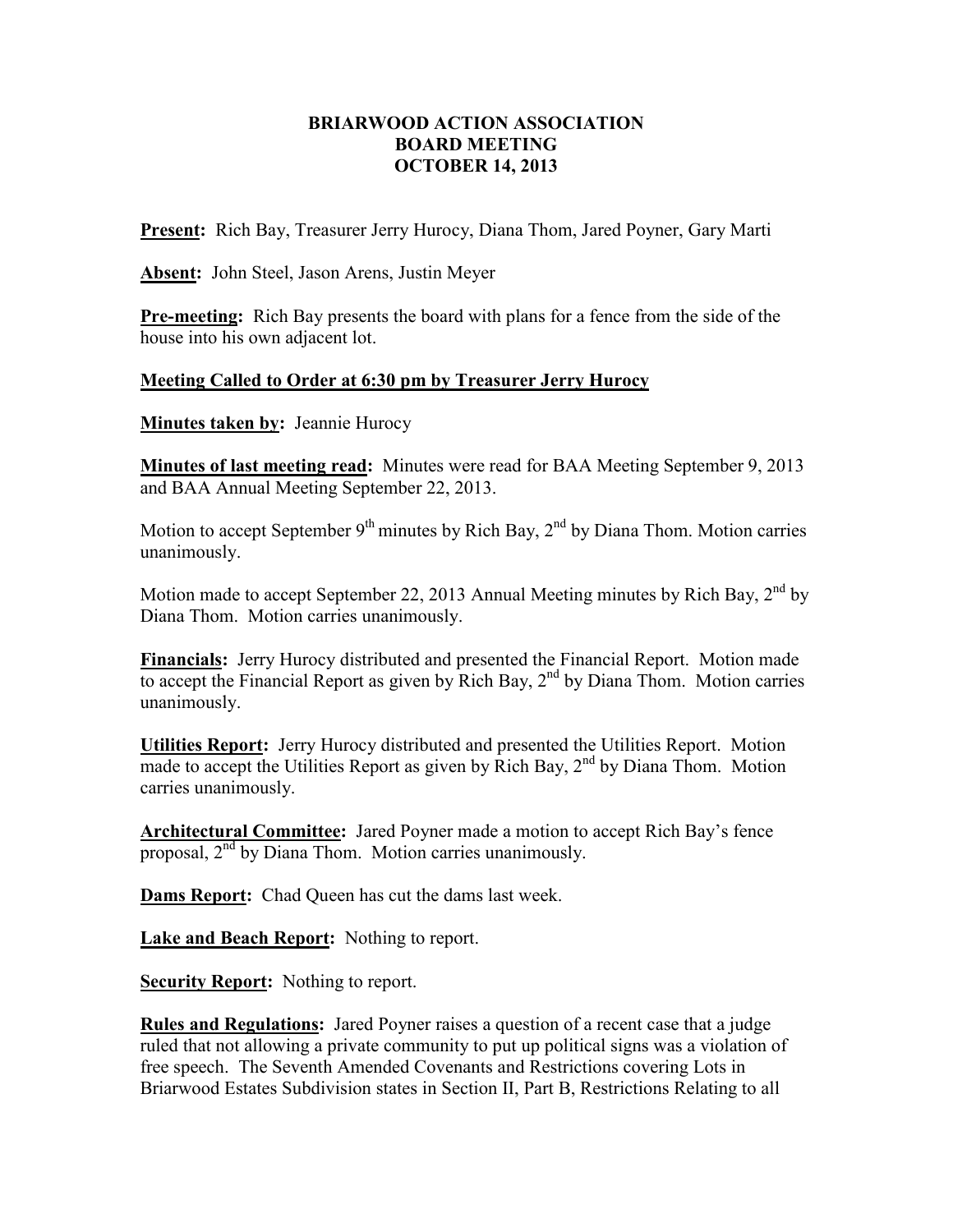Lots: "No signs of any nature, business or otherwise, except normal realty signs on houses for sale (no lots). Any deviations must be approved by the Architectural Committee."

Because of this recent judgment, this may need to be changed in the Covenants.

**Website:** Nothing to report.

**Roads:** Reviewed the sealed bids for snow plowing (2), Jared Poyner motions to accept the bid from KMK, Inc.,  $2<sup>nd</sup>$  by Rich Bay. Motion carries unanimously.

As a secondary (back up) plower, we will contact the company that had the losing bid to see if they will serve as our back up.

Gary Marti brings up that purchasing a truck with a plow and perform our own plowing would save a lot of money in the long run. This will be revisited in the future.

**Park and Entrance:** The daylilies can be dug up and divided this fall. Diana Thom states that she will be available Sunday, October 20 to help people divide them if community members want some.

## **The Board went into Closed Session to discuss Legal, Lots and Back Dues.**

**The Board returned to Open Session.** 

**Old Business:** Bids are still being taken for the structure needed at the wellhouse.

From the annual meeting, regarding the congestion at the end of Stonegate at Y where the people park for the schoolbus: Will need to contact Craig Shy about using the property that he owns at the beginning of the subdivision.

Reviewed claim from Tom Sampson that part of the road that comes in off of Y into Plats 9 and 10 is on part of his property. His request is that if water and sewer is ever put into this area that he be allowed tap into them in exchange for the road being on his property. A surveyor needs to find the boundaries. Also need to find out if there is an easement for a road there. A couple Board members will also go over and check to see if they can find the boundary stakes.

Jerry Hurocy presents a map that he has highlighted with the patio lots that are still privately owned. There are 17 lots that are not under Briarwood ownership. The Board discussed different possibilities for the use of all of the patio lots that are now under BAA ownership.